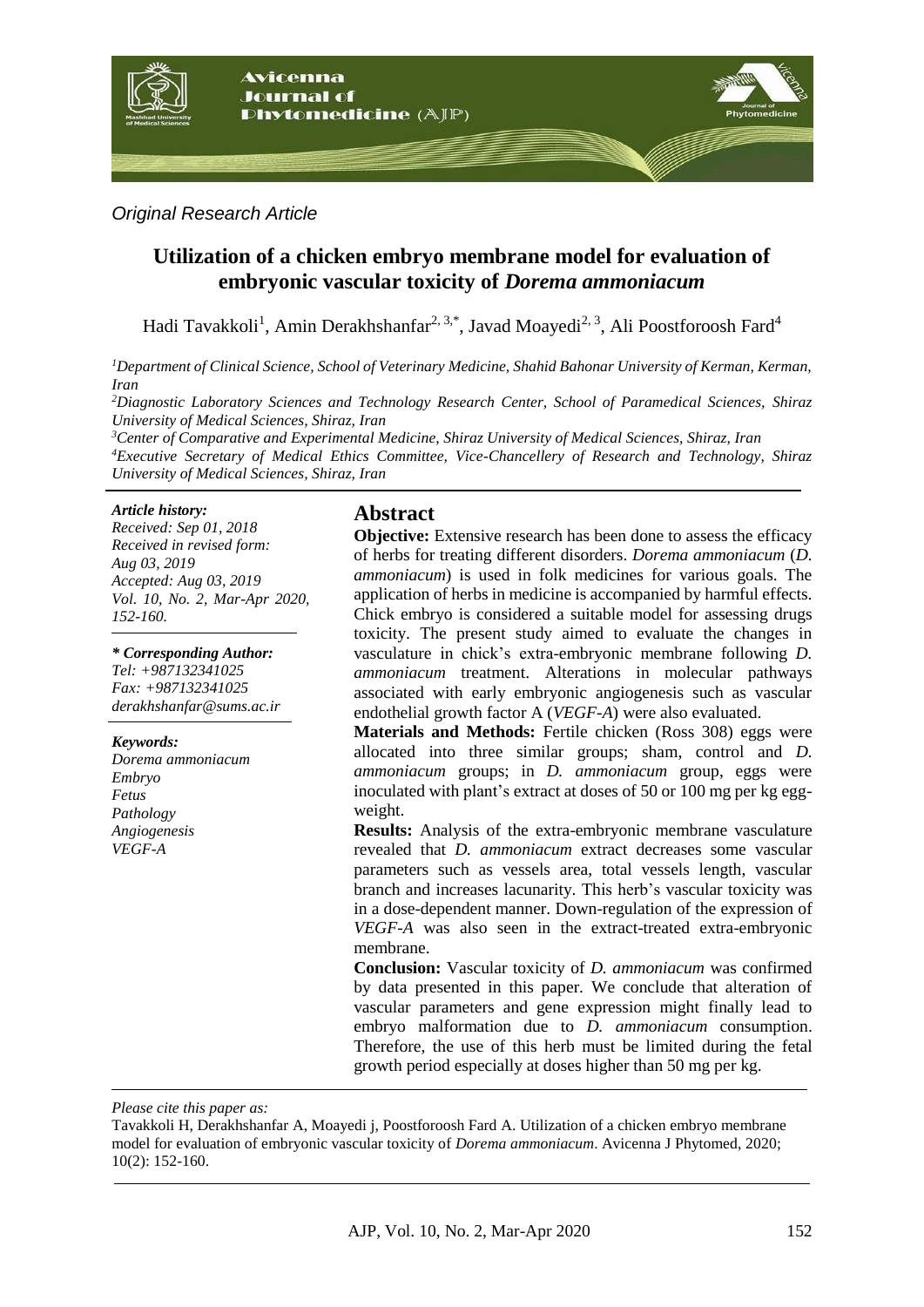# **Introduction**

Normal development of the fetus is an important concern and compounds that alter genes expression and vascular network could affect this development [\(Chaiworapongsa et al., 2016;](#page-7-0) [Chappell and](#page-7-1)  [David, 2016;](#page-7-1) [Popova et al., 2016\)](#page-8-0). Consumption of some herbs during gestation is associated with the risk of fetal defects [\(Izzo et al., 2016;](#page-7-2) [Feng and Yang,](#page-7-3)  [2017;](#page-7-3) [Rouhi-Boroujeni et al., 2017\)](#page-8-1). Herbs may also induce vascular injury and affect the embryonic growth. Such effects were described for some herbs in several experiments [\(Sreekanth et al., 2006;](#page-8-2) [Dunnick and Nyska, 2013;](#page-7-4) [Kwan et al.,](#page-7-5)  [2014\)](#page-7-5). Angiogenesis is described as the formation of new vessels from preexisting vessels and it is considered an important step in normal embryo development [\(Demir](#page-7-6)  [et al., 2007\)](#page-7-6). Various factors are recognized to be crucial for the regulation of this process. The most important one is the vascular endothelial growth factor A (*VEGF-A*) that is secreted by specific cells including ectodermal and mesenchymal cells [\(Liebner et al., 2011;](#page-7-7) [Shibuya, 2013;](#page-8-3) [Ferrara and Adamis, 2016\)](#page-7-8). Assessment of the adverse effects of drugs on embryo requires the use of a preclinical model. The extra-embryonic membrane (EEM) of chick is used for evaluating the activity of anti-angiogenic compounds [\(Nowak-](#page-7-9)[Sliwinska et al., 2014;](#page-7-9) [Ribatti, 2017\)](#page-8-4). The EEM vasculature of the chick contains too many vessels, that branch progressively during embryonic growth [\(Gonzalez-](#page-7-10)[Crussi, 1971\)](#page-7-10).

Herbal plants have significant roles in health care system of the industrialized societies [\(Amiri and Joharchi, 2013;](#page-6-0) [Somani et al., 2015;](#page-8-5) [Amiri and Joharchi,](#page-6-1)  [2016;](#page-6-1) [Mahdavi et al., 2016\)](#page-7-11). *Dorema ammoniacum* (*D. ammoniacum*) is used in folk medicine for treating various disorders. Medicinal properties reported for different parts of the plant include antibacterial, antifungal, carminative, stimulant, diaphoresis, diuresis, and anti-spasmodic activity [\(Yousefzadi et al., 2011;](#page-8-6) [Motevalian et al., 2017\)](#page-7-12). Currently, it is used in human medicine with antispasmodic activity. as Also, it is used against bronchitis and sever coughs [\(Paparozzi, 2005\)](#page-8-7). In spite of increasing consumption of various compounds of *D. ammoniacum*, little had been known about the toxic activity of this herb on the vascular plexus of the embryo. Furthermore, the mechanisms by which it affects vascular genesis and expansion have not been described exactly. The current study performed to answer the bellow questions: (i) Does *D. ammoniacum* change the early growth of the EEM-vessels?

(ii) Does *D. ammoniacum* change *VEGF-A* expression in EEM vessels?

To respond these questions, a chick embryo model was applied. Analytical software was also used to evaluate the vessel plexus of the embryo's EEM for determination of *D. ammoniacum* antiangiogenic activity. Lastly, the results of the real-time PCR assay were employed to confirm the effect of the herb on the expression of the gene that is related to vascular formation.

# **Materials and Methods**

This experimental study was performed to evaluate the alteration of vascular branching pattern in the chick's EMM following *D. ammoniacum* treatment. This study evaluated A) Effect of *D. ammoniacum* resin-extract on embryonic angiogenesis and B) Effect of *D. ammoniacum* resin-extract on the expression of *VEGF-A*.

### **Effect of** *D. ammoniacum* **resin-extract on embryonic angiogenesis**

Analysis of the vessels of the chick's EEM was done to clarify the adverse effect of *D. ammoniacum* on the embryonic angiogenesis. The following steps were taken.

## **Eggs**

Chicken eggs of breed Cobb (weighing  $53.6\pm0.7$  g) were acquired from Mahan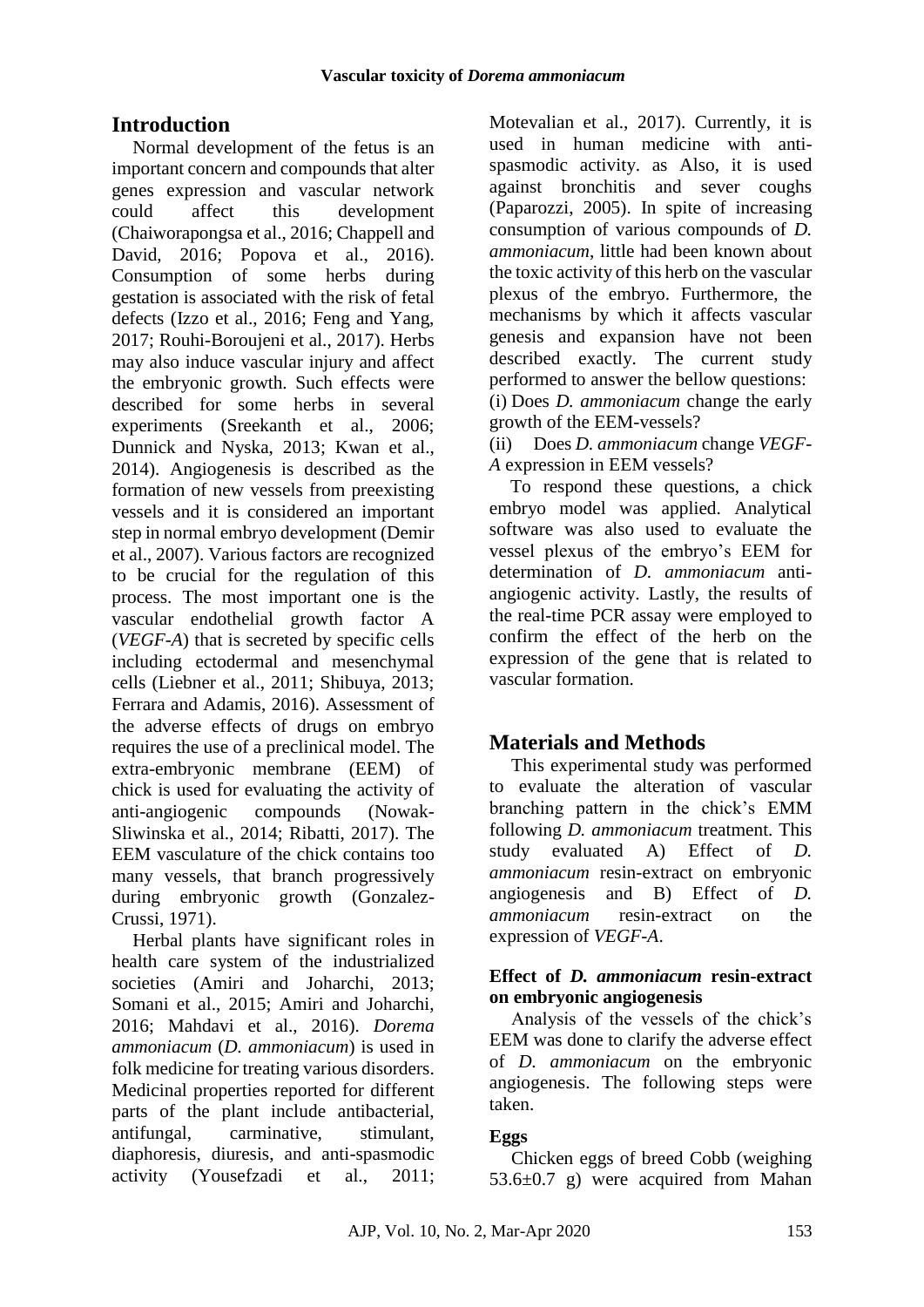Breeder Company, Kerman, Iran in which the eggs were produced under standard conditions.

## **Herbal plant extract**

*D. ammoniacum* D. Don. gum resin (Cat. No. 721B) was provided from the Gyahan Darooi Co., Sirjan, Iran, in October 2015 and authenticated at the Department of Pharmacological Sciences of Kerman University, Iran. The herbal extraction was done via the Soxhlet assay for 4 hr using 100.0 g *D. ammoniacum* resin with 1000 ml of solvent (water/ethanol 80/20 v/v). The extracts were filtered and concentrated using distillation until around 20 ml of the resin remained. The crude extract solutions were obtained at 60°C or lower to remove the solvents, and completely dried in an atmospheric oven. The extraction yield was 58% (w/w), calculated per weight of the primary material.

## **Herbal administration**

Fertilized eggs were incubated (55% humidity, 37.5°C) and rotated 90 degrees in incubator. On day one of the incubation period (24 hr after incubation), the wider end of eggs was disinfected by ethanol 70% and the eggshell was punctured to inoculate the herbal extract. Then, 50 μl of either *D. ammoniacum* resin-extract or sterile phosphate buffered saline was inoculated into the eggs of plant-treated and sham control groups, respectively. The eggs were re-inoculated 24 and 48 hr following the first inoculation. Fifty microliters of the extract was inoculated on the shell membrane as described previously [\(Oosterbaan et al., 2012;](#page-7-13) [Gheorghescu et](#page-7-14)  [al., 2015\)](#page-7-14). Groups included in this study were: group 1 (n=10): phosphate buffered saline-inoculated group (sham group); groups 2  $(n=10)$  and 3  $(n=10)$ : herbal extract-inoculated groups, in which, the eggs were treated with herbal extract at doses of 50 or 100 mg per kg egg-weight, respectively. At Hamburger–Hamilton (HH) developmental stages 22–24 (four days after incubation), an orifice of  $4 \text{ mm}^2$ 

was created in the shell for digital capturing. The embryo Hamburger– Hamilton developmental stages was determined as described previously [\(Hamburger and Hamilton, 1951\)](#page-7-15). The high quality images were taken using a stereomicroscope (Luxeo 4D, CA, USA) and saved as TIF files. The study was performed according to the European Ethical approaches in experimental researches [\(Wrigley et al., 2010\)](#page-8-8). The inoculation time was chosen based on the previous reports [\(Thompson and Bannigan,](#page-8-9)  [2007;](#page-8-9) [Oosterbaan et al., 2012;](#page-7-13) [Gheorghescu](#page-7-14)  [et al., 2015\)](#page-7-14).

# **Analysis of the EEM vasculature**

The image analyzer softwares such as ImageJ 1.48 (National Institutes of Health, USA) and MATLAB (Math works Matlab) were used for computerized analysis of the captured images. At the first step, a definite area was cleared from the images. The cleared area  $(174 \text{ mm}^2, 1100 \times 1970 \text{ pixels})$ was determined at the right-lateral vitelline vessels (Figure 1 a, d, and g). The images were changed to the 8-bit format and manipulated to extract the schematic pattern of the vascular plexus (Figure 1 b, e, and h). Eventually, images color was changed to binary and skeletonized format (Figure 1 c, f, and i). Skeletonized format exhibits the structural aspect of the picture. The vessel pattern was analyzed for modification of parameters including vessels area, total vessels length, vascular branch, and lacunarity [\(Blacher et al., 2011;](#page-6-2) [Magnaudeix et al., 2016\)](#page-7-16). The lacunarity shows the areas without any vessel branch. In this paper, methods applied to quantify the anti-angiogenic activity of *D. ammoniacum* resin-extract, were the computerized analysis of vascular branching pattern and analysis of the mean capillary area (MCA) of the digitally acquired images from the EEM. To date, these assays have been widely used in various studies [\(McKay et al., 2008;](#page-7-17) [Borba](#page-6-3)  [et al., 2016;](#page-6-3) [Magnaudeix et al., 2016;](#page-7-16) [Bulant et al., 2017\)](#page-6-4).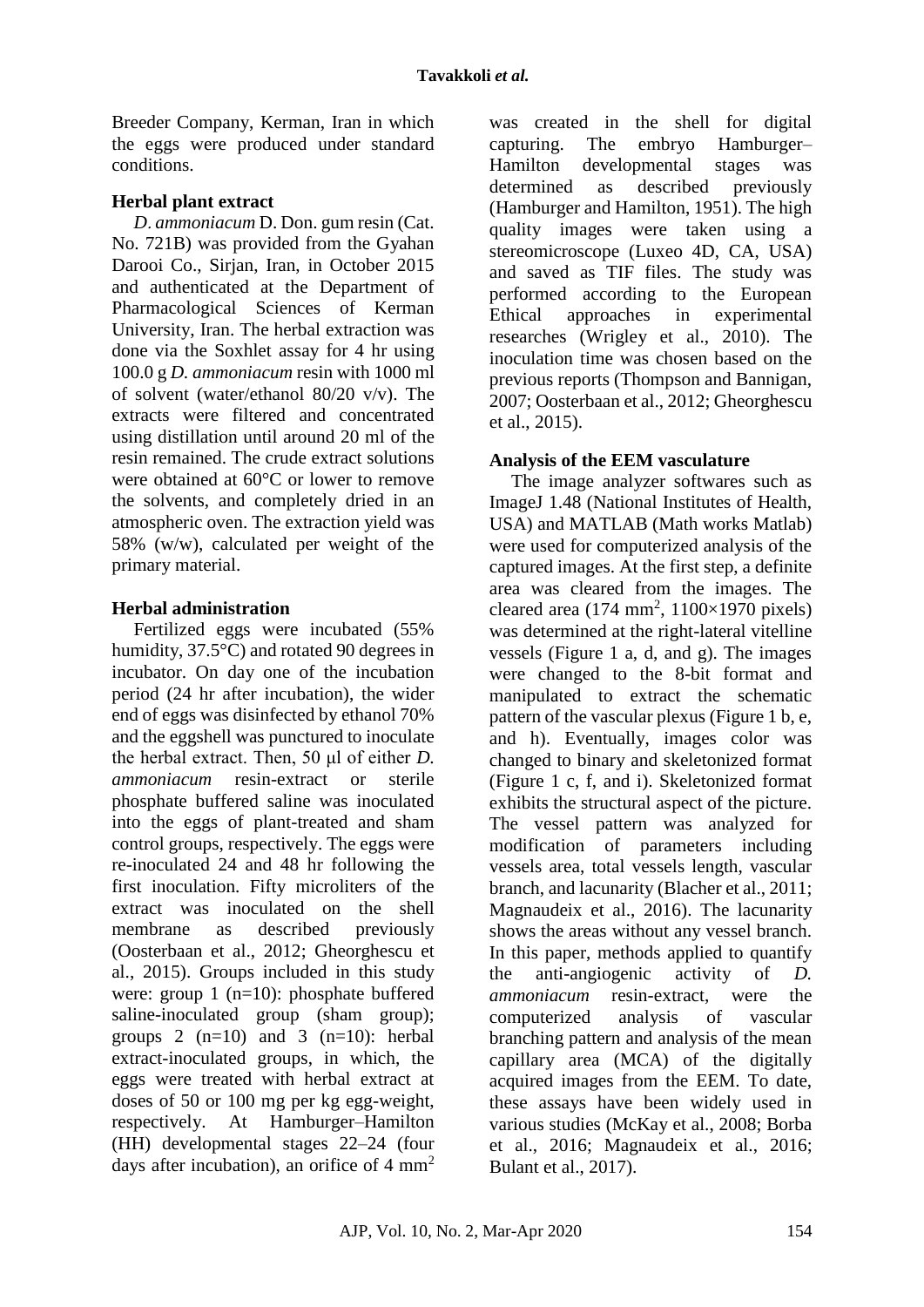

Figure 1. The vascular networks of the day 4 embryos are presented to illustrate the image manipulations required for the vascular branching pattern analysis. The images are captured from the embryo of the sham group (a-c) and *Dorema ammoniacum* at doses of 50 (d-f) or 100 (g-i) mg per kg egg-weight. An area of 174 mm<sup>2</sup> containing 1100·×1970 pixels, was identified at the right-lateral vitelline vascular plexus (a, d, and g). The images were converted to the 8-bit format (b, e, and h). The vascular branching pattern was calculated from the skeletonized pictures (c, f, and i).

### **Morphometric measurement of capillary density**

The constant zone inside the right-lateral vitelline vessels was extracted and its contrast was improved (Figure 2a). The extracted zone was converted to a binary scale (Figure 2b). From those, regions without branch vessels were chosen for analysis. Five regions were identified and their percentage including black pixels was measured (Figure 2c). The black pixels are blood in the original images. The mean of five regions are considered as the MCA [\(Seidlitz et al., 2004\)](#page-8-10).



Figure 2. The mean capillary area (MCA) quantified from the chick's extra-embryonic membrane on day 4 of the incubation period. Certain zone is seen inside the right-lateral vitelline vascular plexus (a). The extracted zone has been converted to a binary format (b). Five areas (arrows) without any branch vessels are selected and the percentage of the areas containing black pixels was calculated for quantification of the MCA (c). The black pixels of the image indicate the red color, or blood, in the original image.

### **Effect of** *D. ammoniacum* **resin-extract on the expression of** *VEGF-A*

The relative expression of *VEGF-A* gene was determined by real-time PCR (qPCR) technique. At the first step, total RNA was extracted from the EEM vessels by the RNeasy® mini kit (Qiagen, Chatsworth, CA), based on the manufacturer's protocol (n=4 in each group). The concentration of extracted RNA (ng) and the RNA purity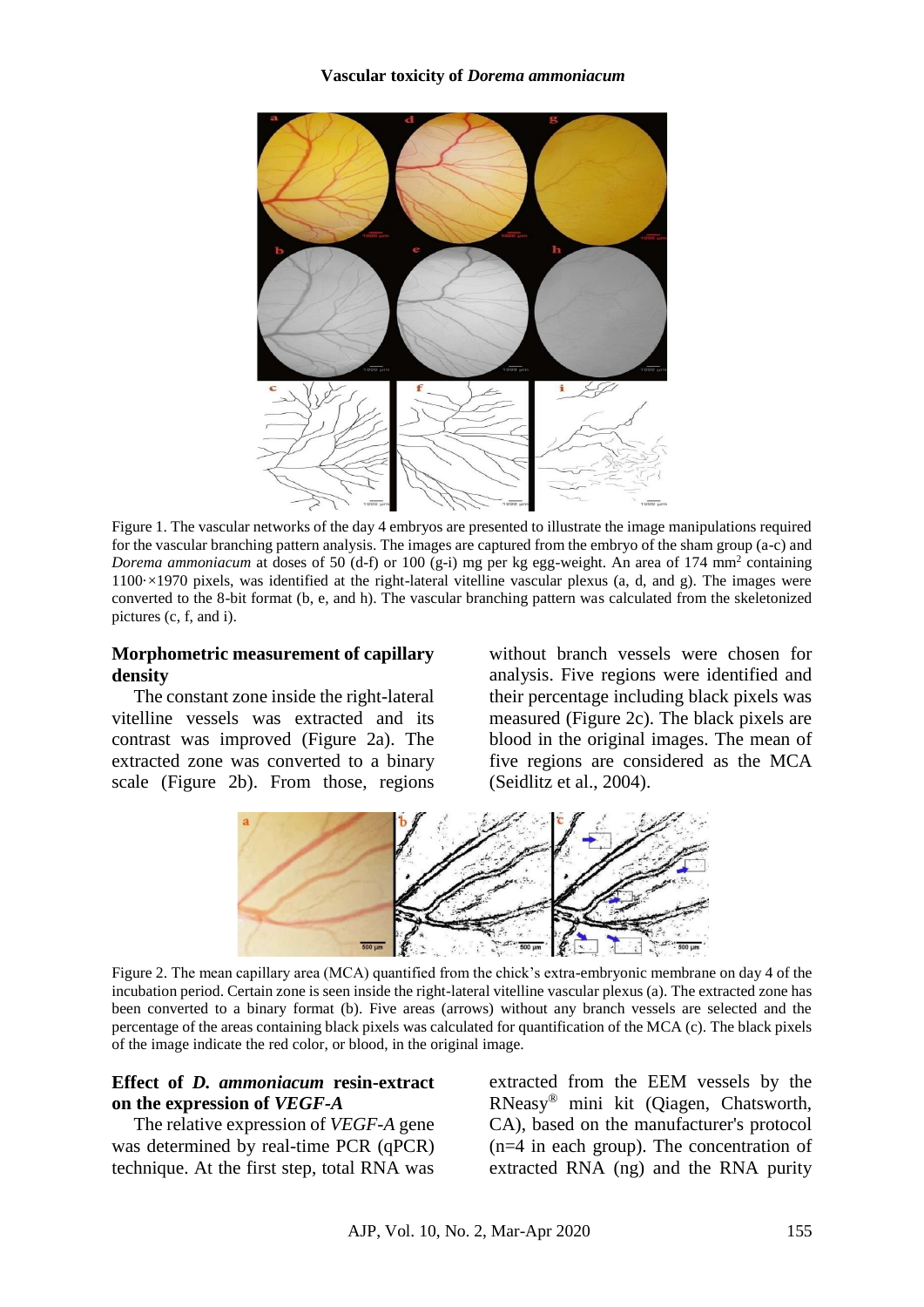were calculated at 260:280 nm using a spectrophotometer (NanoDrop ND-1000, Wilmington, USA). In the next step, cDNA was made using the commercial Takara kit (Takara Bio, Inc., Shiga, Japan). Then, qPCR was performed at 37°C (15 min) using 500 ng of total RNA. The SYBR Green assay (SYBR Premix Ex Taq™ II, Takara Japan) was done in the Rotorgene system (Rotor-Gene 3000 cycler machine, Corbett, Australia). The sequences of the reference gene and primers are presented in Table 1 [\(Gheorghescu et al., 2015\)](#page-7-14). The primers amplified the 86 bp fragment of the *VEGF-A* mRNA according to the following program: 95ºC for 1 min, 40 cycles at 95ºC for 10 sec, 60ºC for 15 sec, and 72ºC for 20 sec. The *VEGF-A* expression was measured relatively to the expression of the reference gene.

#### **Statistical analyses**

Statistical analysis was performed using SPSS version 22. The one-way analysis of variance and Tukey's test were applied to calculate the significance of differences in the vessels parameters and *VEGF-A* expression. A p value  $\langle 0.05$  was determined as significant.

Table 1. The specific primers and reference gene sequences used for quantitative real-time RT-PCR.

| Gene<br>(Gallus<br>gallus) | Primer Sequence (5'-3') |                      | Product<br>size<br>(bp) |
|----------------------------|-------------------------|----------------------|-------------------------|
| VEGF-A                     | Forward                 | CAATTGAGACCCTGGTGGAC | 86                      |
|                            | Reverse                 | TCTCATCAGAGGCACACAGG |                         |
| <b>GAPDH</b>               | Forward                 | CCTCTCTGGCAAAGTCCAAG | 176                     |
|                            | Reverse                 | GGTCACGCTCCTGGAAGATA |                         |

### **Results**

### **Vascular branching pattern**

During the imaging analysis (day 4 of embryo growth), the embryos were at stages 22–24 of HH. In the sham group, a normal plexus of vitelline vessel was seen near the embryo (Figure 3a). The blood circulated in the vessels and entered into sinus terminalis or vitelline vein. In group 3, an altered conformation of the EEM vessels was demonstrated by decreased branching  $(p<0.05)$ , (Figure 3b). The analysis of vascular branching pattern following *D. ammoniacum* treatment is presented in Table 2. The herbal extract altered the vascular branching pattern in embryos treated with the highest level of the herb  $(p<0.05)$ .

Table 2. Vascular branching pattern analysis in experimental groups.

|                              | Groups              |                                         |                     |  |
|------------------------------|---------------------|-----------------------------------------|---------------------|--|
| <b>Parameters</b>            | <b>Sham</b> control | Dorema ammoniacum<br>(mg/kg egg-weight) |                     |  |
|                              |                     | 50                                      | 100                 |  |
| Vessels area $(\% )$         | $63.3 \pm 1.21$     | 59.54±1.34*                             | $39.22 \pm 1.75$ ** |  |
| Total vessels length (pixel) | 8721.32+2.22        | $8554.55 \pm 2.40*$                     | 4722.84±2.58**      |  |
| Vascular branch              | $132 + 4.43$        | $127 \pm 3.89*$                         | $48 \pm 3.69$ **    |  |
| Lacunarity                   | $0.33 \pm 0.05$     | $0.33 \pm 0.17*$                        | $0.91 \pm 0.43**$   |  |

Values are presented as the mean  $\pm$  standard error of the mean

 $*$  shows significant difference ( $p<0.05$ ) compared to sham control group

+ shows significant difference (p<0.05) between *Dorema ammoniacum* at dose of 100

mg/kg compared to the *Dorema ammoniacum* at dose of 50 mg/kg

In the embryos of group 3, the parameters of the vascular network were decreased when compared with the sham group ( $p<0.05$ ). In group 3, the lacunarity was increased significantly  $(p<0.05)$ . The vascular pattern of the embryos in group 2 (which were inoculated with *D. ammoniacum* resin-extract at a dose of 50 mg per kg egg-weight), was similar to the sham group.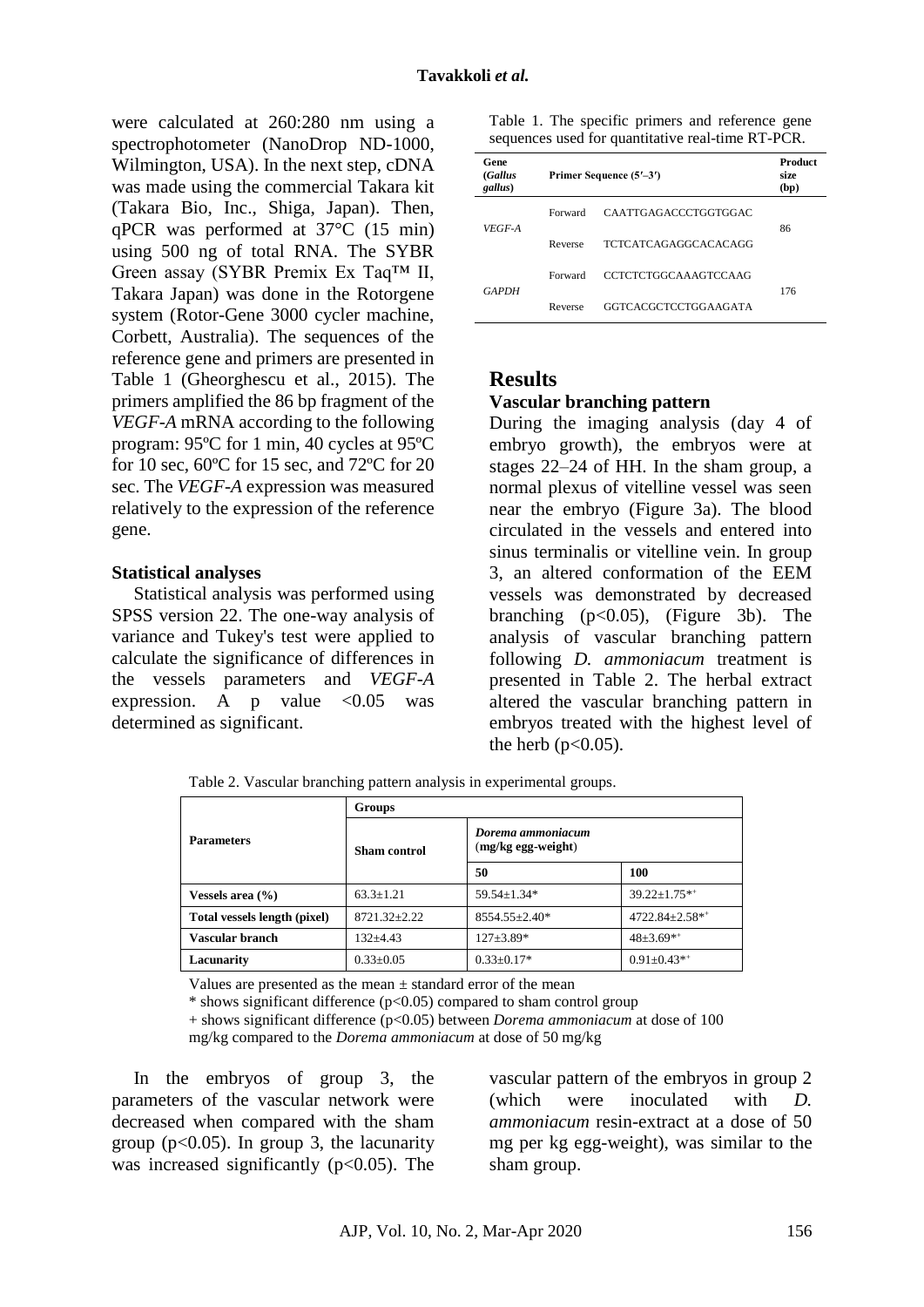

Figure 3. Embryonated eggs were treated three times at 24, 48 and 72 hr of the incubation period. Sham embryo with normal extra-embryonic membrane vasculature is seen (a). Embryonated egg received *Dorema ammoniacum* resin-extract at the dosage of 100 mg per kg egg-weight (b). Vascular alteration is demonstrated by the retarded vascular network. A.V.V., anterior vitelline vein; L.V.V., left lateral vitelline vessel; P.V.V., posterior vitelline vein; and R.V.V., right lateral vitelline vessel.

#### **Vessel density**

As shown in Figure 4, there was a significant decrease in MCA value of the inoculated embryos in group 3 (8.75±2.31) as compared with the sham group  $(17.11\pm2.12)$   $(p<0.05)$ , and group 2  $(16.22\pm1.94)$  (p<0.05). Statistical analysis confirmed that embryos treated with higher dose of herbal extract showed the reduction in the MCA value  $(p<0.05)$ .



Figure 4. Effect of *Dorema ammoniacum* resinextract on the early embryonic angiogenesis was assessed by mean capillary area (MCA) quantification. Data are presented for sham  $(n=10)$ and *Dorema ammoniacum* resin-extract 50 (n=10) and 100 (n=10) mg per kg egg-weight. The MCA was reduced in *D. ammoniacum*-treated group of 100 mg per kg egg-weight (error bars show standard error of mean; \*p<0.05, One-Way ANOVA and *post hoc* Tukey test).

#### **Expression of** *VEGF-A*

The *VEGF-A* expression level was assessed using qPCR on the  $4<sup>th</sup>$  day of the growing period. The expression level of *VEGF-A* decreased significantly in the treated embryos of group 3 compared to group 2  $(p<0.05)$  and sham group embryos  $(p<0.05)$ (Figure 5).



Figure 5. Relative mRNA expression levels of *VEGF-A* gene in experimental groups. The expression of *VEGF-A* in the chick extra-embryonic membranes (n=4 per experimental group) was decreased in the *Dorema ammoniacum*-treated group of 100 mg per kg egg-weight. *D. ammoniacum* resin-extract was administered at doses of 50 or 100 mg per kg egg-weight (error bars show standard error of mean; \*p<0.05, One-Way ANOVA and *post hoc* Tukey test).

### **Discussion**

Today, in developing societies, herbal products are being used for preventive and therapeutic purposes. However, determination of the side effects of medicinal plants in human still needs further investigations. Hence, some aspects of the embryonic vascular toxicity including a reduction in vessels area, total vessels length, and vascular branch as well as an increase in lacunarity of the *D. ammoniacum* were evaluated in the present study using the chick's EEM model. The chick's EEM model was used by various researchers for evaluating the embryo toxicity of agents [\(Majidian-Eydgahi et al.,](#page-7-18)  [2015;](#page-7-18) [Araghi et al., 2016;](#page-6-5) [Paradkar et al.,](#page-8-11)  [2017\)](#page-8-11). The anti-angiogenic property of *D. ammoniacum* in embryo has not been fully described. Based on our experiment, it is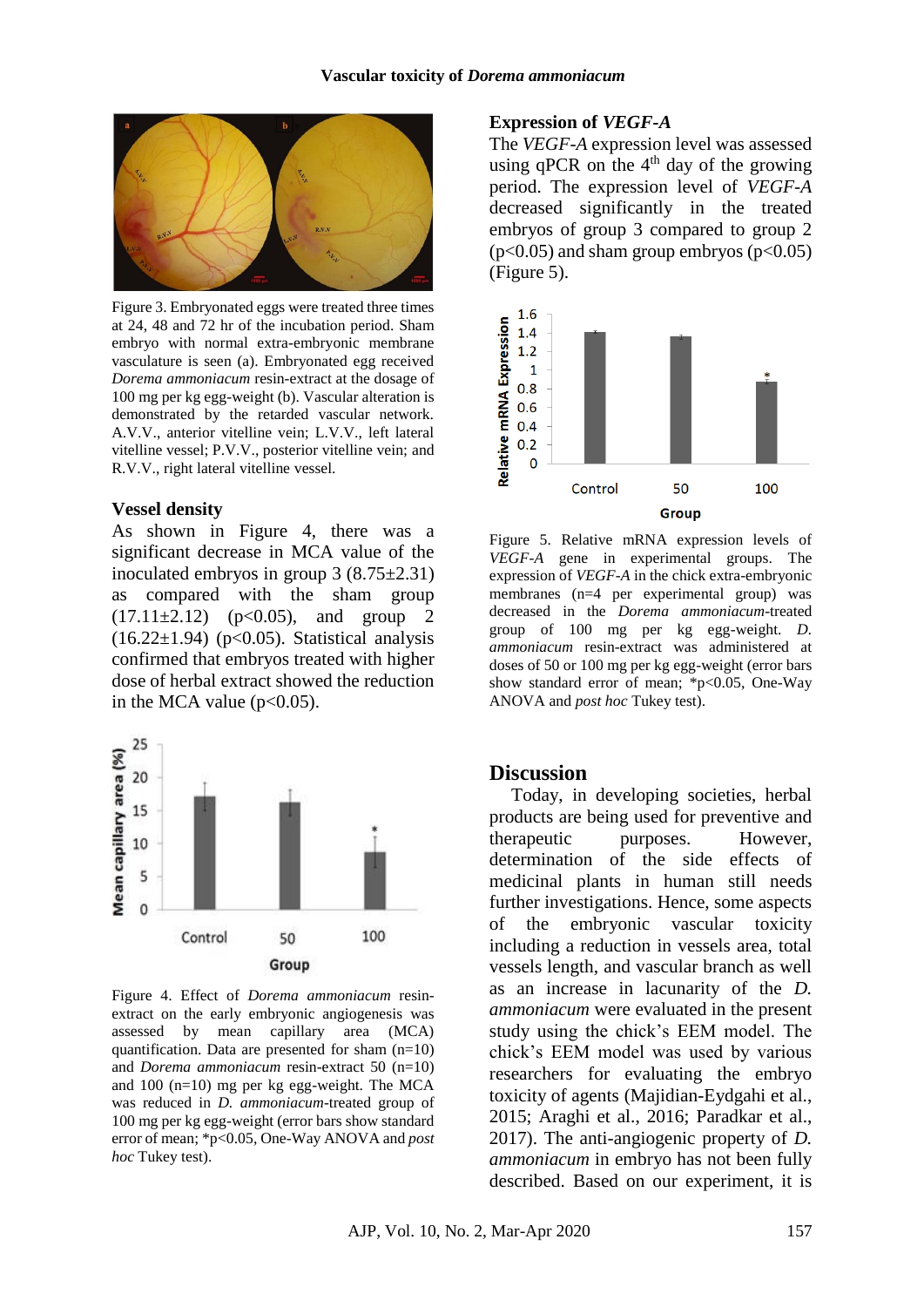suggested that *D. ammoniacum* can cause vascular injury at the doses equal or greater than 100 mg per kg. It would be useful to assess the vascular toxicity of the *D. ammoniacum* in more details in the future investigations. Vascular alteration might be due to the cytotoxic activity of *D. ammoniacum* [\(Yousefzadi et al., 2011\)](#page-8-12). In addition, the specific inherent properties of *D. ammoniacum* could be joined with its adverse activity. For example, some researches confirmed that different species of *Dorema* have a genotoxic activity that causes damage to DNA [\(Eskandani et al.,](#page-7-19)  [2014\)](#page-7-19).

Alteration in gene expression, as well as vascular development, may provide an association between *D. ammoniacum*  inoculation and gestational defects of the fetus. *D. ammoniacum* at dose of 100 mg per kg egg-weight seems to induce adverse effect on gene expression pattern. The decrease of vascular branch and angiogenesis, induced by *D. ammoniacum*, may limit flow of blood stream through the vessels. Alterations in blood flow can cause a reduction in shear stress, which is received by the endothelium [\(Groenendijk](#page-7-20)  [et al., 2005\)](#page-7-20). Generally, when shear stress increases, *VEGF-A* is up-regulated [\(Resnick et al., 2003\)](#page-8-13); therefore, reduction of shear stress after *D. ammoniacum*  inoculation might decrease *VEGF-A* expression.

To the best of our knowledge, this is the first study investigating the early antiangiogenic property of *D. ammoniacum* resin-extract using a chick's EEM model. Our findings coincide well with previous studies focused on the side effect and toxicity of herbs to the vascular system. Moreover, our data indicated that *D. ammoniacum* not only induces a negative effect on the early vascular development but also alters the gene expression. We suggest that these alterations may result in devastating consequences in the fetus and this phenomenon require further evaluation.

In conclusion, *D. ammoniacum* applied to the chick's EEM was vasculo-toxic at the

doses equal to or higher than 100 mg/kg egg weight; therefore, its consumption should be limited in pregnancy, particularly in industrialized societies that face an increasing tendency on the use of herbs. In the current study, we also employed a successful chick's EEM model that offers a hopeful assay for investigation of the toxicity of different herbs during gestational period in which, the appraisement cannot be performed in fetus.

## **Acknowledgment**

The authors wish to thank Mahan Breeder Company (Kerman, Iran) for providing the fertile chicken eggs, Mrs. Sheril Nikpoor for improving the level of English in the manuscript and Dr. Mahmood Salehi (Shahid Bahonar University of Kerman, Kerman, Iran) for his technical assistance.

### **Conflicts of interest**

The authors have declared that there is no conflict of interest.

## **References**

- <span id="page-6-0"></span>Amiri MS, Joharchi MR. 2013. Ethnobotanical investigation of traditional medicinal plants commercialized in the markets of Mashhad, Iran. Avicenna J Phytomed, 3: 254-271.
- <span id="page-6-1"></span>Amiri MS, Joharchi MR. 2016. Ethnobotanical knowledge of Apiaceae family in Iran: A review. Avicenna J Phytomed, 6: 621-635.
- <span id="page-6-5"></span>Araghi A, Seifi S, Sayrafi R, Sadighara P. 2016. Safety assessment of rice bran oil in a chicken embryo model. Avicenna J Phytomed, 6: 351-356.
- <span id="page-6-2"></span>Blacher S, Devy L, Hlushchuk R, Larger E, Lamandé N, Burri P, Corvol P, Djonov V, Foidart JM, Noël A. 2011. Quantification of angiogenesis in the chicken chorioallantoic membrane (CAM). Image Anal Stereol, 24: 169-180.
- <span id="page-6-3"></span>Borba FK, Felix GL, Costa EV, Silva L, Dias PF, Albuquerque R. 2016. Fractal analysis of extra-embryonic vessels of chick embryos under the effect of glucosamine and chondroitin sulfates. Microvasc Res, 105: 114-118.

<span id="page-6-4"></span>Bulant C, Blanco P, Müller L, Scharfstein J,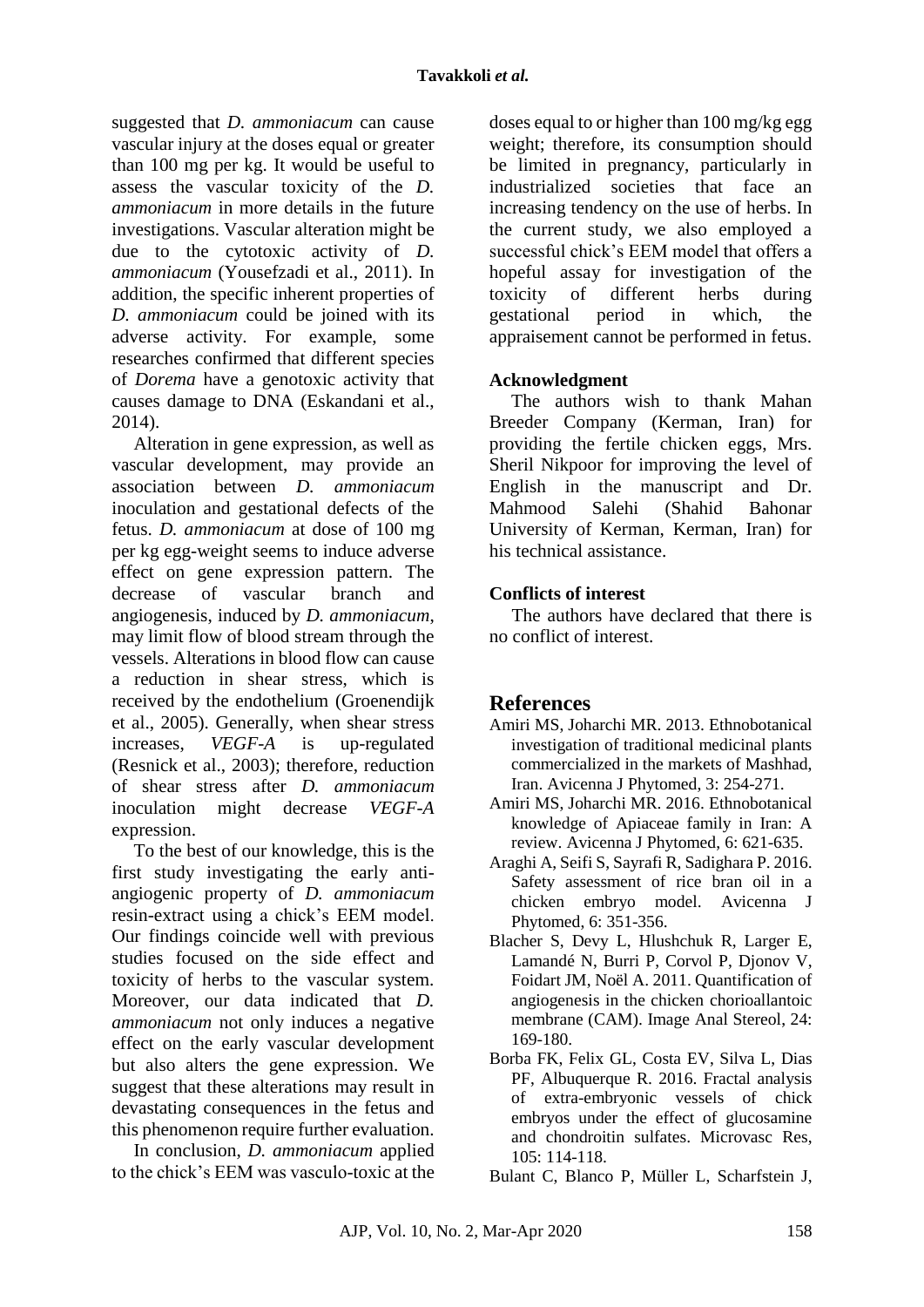Svensjö E. 2017. Computer-aided quantification of microvascular networks: Application to alterations due to pathological angiogenesis in the hamster. Microvasc Res, 112: 53-64.

- <span id="page-7-0"></span>Chaiworapongsa T, Romero R, Whitten A, Korzeniewski S, Chaemsaithong P, Hernandez-Andrade E, Yeo L, Hassan S. 2016. The use of angiogenic biomarkers in maternal blood to identify which SGA fetuses will require a preterm delivery and mothers who will develop pre-eclampsia. J Matern Fetal Neonatal Med, 29: 1214-1228.
- <span id="page-7-1"></span>Chappell L, David A. 2016. Improving the pipeline for developing and testing pharmacological treatments in pregnancy. PLoS Med, 13: e1002161.
- <span id="page-7-6"></span>Demir R, Seval Y, Huppertz B. 2007. Vasculogenesis and angiogenesis in the early human placenta. Acta Histochem, 109: 257-265.
- <span id="page-7-4"></span>Dunnick J, Nyska A. 2013. The toxicity and pathology of selected dietary herbal medicines. Toxicol Pathol, 41: 374-386.
- <span id="page-7-19"></span>Eskandani M, Dadizadeh E, Hamishehkar H, Nazemiyeh H, Barar J. 2014. Geno/cytotoxicty and apoptotic properties of phenolic compounds from the seeds of dorema glabrum fisch. CA. Bioimpacts, 4: 191-198.
- <span id="page-7-3"></span>Feng Y, Yang H. 2017. Metformin–a potentially effective drug for gestational diabetes mellitus: a systematic review and meta-analysis. J Matern Fetal Neonatal Med, 30: 1874-1881.
- <span id="page-7-8"></span>Ferrara N, Adamis A. 2016. Ten years of antivascular endothelial growth factor therapy. Nat Rev Drug Discov, 15: 385-404.
- <span id="page-7-14"></span>Gheorghescu AK, Tywoniuk B, Duess J, Buchete NV, Thompson J. 2015. Exposure of chick embryos to cadmium changes the extra-embryonic vascular branching pattern and alters expression of VEGF-A and VEGF-R2. Toxicol Appl Pharmacol, 289: 79-88.
- <span id="page-7-10"></span>Gonzalez-Crussi F. 1971. Vasculogenesis in the chick embryo. An ultrastructural study. Am J Anat, 130: 441-459.
- <span id="page-7-20"></span>Groenendijk B, Hierck B, Vrolijk J, Baiker M, Pourquie M, Gittenberger A, Poelmann R. 2005. Changes in shear stress–related gene expression after experimentally altered venous return in the chicken embryo. Circ Res, 96: 1291-1298.
- <span id="page-7-15"></span>Hamburger V, Hamilton H. 1951. A series of

normal stages in the development of the chick embryo. J Morphol, 88: 49-92.

- <span id="page-7-2"></span>Izzo A, Hoon‐Kim S, Radhakrishnan R, Williamson E. 2016. A critical approach to evaluating clinical efficacy, adverse events and drug interactions of herbal remedies. Phytother Res, 30: 691-700.
- <span id="page-7-5"></span>Kwan L, Mok M, Lam MF. 2014. Acute drug toxicity related to drinking herbal tea in a kidney transplant recipient. Ren Fail, 36: 309-312.
- <span id="page-7-7"></span>Liebner S, Czupalla C, Wolburg H. 2011. Current concepts of blood-brain barrier development. Int J Dev Biol, 55: 467-476.
- <span id="page-7-16"></span>Magnaudeix A, Usseglio J, Lasgorceix M, Lalloue F, Damia C, Brie J, Pascaud-Mathieu P, Champion E. 2016. Quantitative analysis of vascular colonisation and angioconduction in porous silicon-substituted hydroxyapatite with various pore shapes in a chick chorioallantoic membrane (CAM) model. Acta Biomate, 38: 179-189.
- <span id="page-7-11"></span>Mahdavi N, Joukar S, Najafipour H, Asadi-Shekaari M. 2016. The promising effect of barberry (Zereshk) extract against experimental pulmonary microvascular remodeling and hypertension: A comparison with sildenafil. Pharm Biol, 54: 509-515.
- <span id="page-7-18"></span>Majidian-Eydgahi S, Baharara J, Zafar-Balanezhad S, Asadi-Samani M. 2015. The synergic effect of glycyrrhizic acid and low frequency electromagnetic field on angiogenesis in chick chorioallantoic membrane. Avicenna J Phytomed, 5: 174- 181.
- <span id="page-7-17"></span>McKay T, Gedeon D, Vickerman M, Hylton A, Ribita D, Olar H, Kaiser P, Parsons-Wingerter P. 2008. Selective inhibition of angiogenesis in small blood vessels and decrease in vessel diameter throughout the vascular tree by triamcinolone acetonide. Invest Ophthalmol Vis Sci, 49: 1184-1190.
- <span id="page-7-12"></span>Motevalian M, Mehrzadi S, Ahadi S, Shojaii A. 2017. Anticonvulsant activity of Dorema ammoniacum gum: evidence for the involvement of benzodiazepines and opioid receptors. Res Pharm Sci, 12: 53-59.
- <span id="page-7-9"></span>Nowak-Sliwinska P, Segura T, Iruela-Arispe L. 2014. The chicken chorioallantoic membrane model in biology, medicine and bioengineering. Angiogenesis, 17: 779-804.
- <span id="page-7-13"></span>Oosterbaan A, Steegers E, Ursem N. 2012. The effects of homocysteine and folic acid on angiogenesis and VEGF expression during chicken vascular development. Microvasc